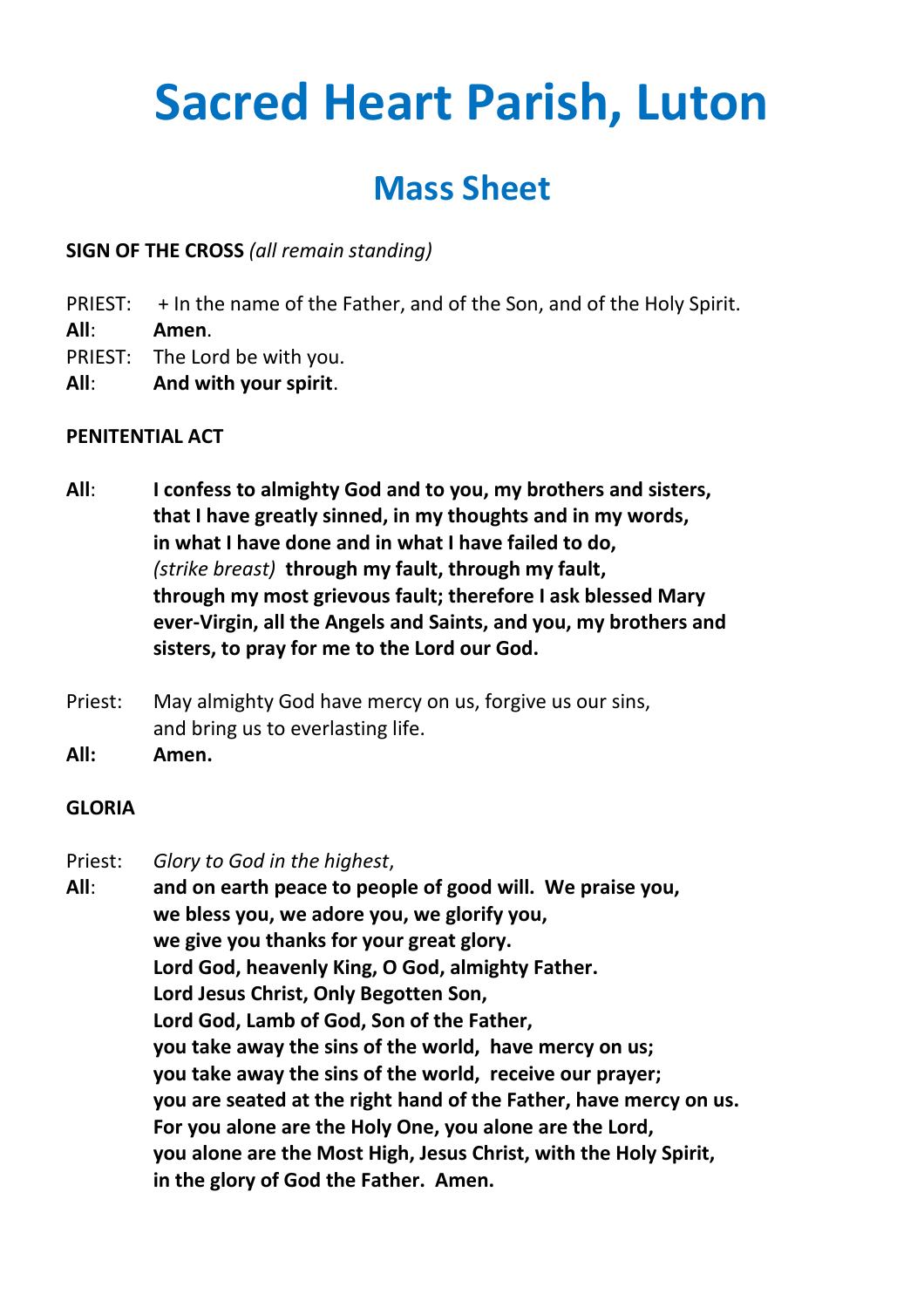#### **THE COLLECT**

Priest: Let us pray. *The Priest prays Collect prayer to which people acclaim*: **All**: **Amen.**

## **THE LITURGY OF THE WORD** *(Sit)*

*By hearing the word proclaimed in worship, the faithful again enter into the unending dialogue between God and His people, a dialogue sealed in the sharing of the Eucharist.*

**FIRST READING** *To indicate the end of the reading, the reader acclaims:*

Reader: The word of the Lord.

**All**: **Thanks be to God**.

**PSALM** *After the Reading, the psalm is said or sung. (Second reading may follow)*

**GOSPEL (Stand)** *Acclamation said or sung,* 

#### *Alleluia, alleluia............***.** *Alleluia*

| Priest/Deacon: | The Lord be with you.                          |
|----------------|------------------------------------------------|
| All:           | And with your spirit.                          |
| Priest/Deacon: | A reading from the holy Gospel according to N. |
| All:           | Glory to you, O Lord.                          |

*At the end of the Gospel, the Deacon/Priest acclaims:*

The Gospel of the Lord. **All**: **Praise to you, Lord Jesus Christ**.

**THE HOMILY** *all sit*

#### **THE CREED**

Priest: *I believe in one God*,

**All**: **the Father almighty, maker of heaven and earth, of all things visible and invisible. I believe in one Lord Jesus Christ, the Only Begotten Son of God, born of the Father before all ages. God from God, Light from Light, true God from true God, begotten, not made, consubstantial with the Father; through him all things were made. For us men and for our salvation he came down from heaven, (***all bow)* **and by the Holy Spirit was incarnate of the Virgin Mary, and became man. For our sake he was crucified under Pontius Pilate,**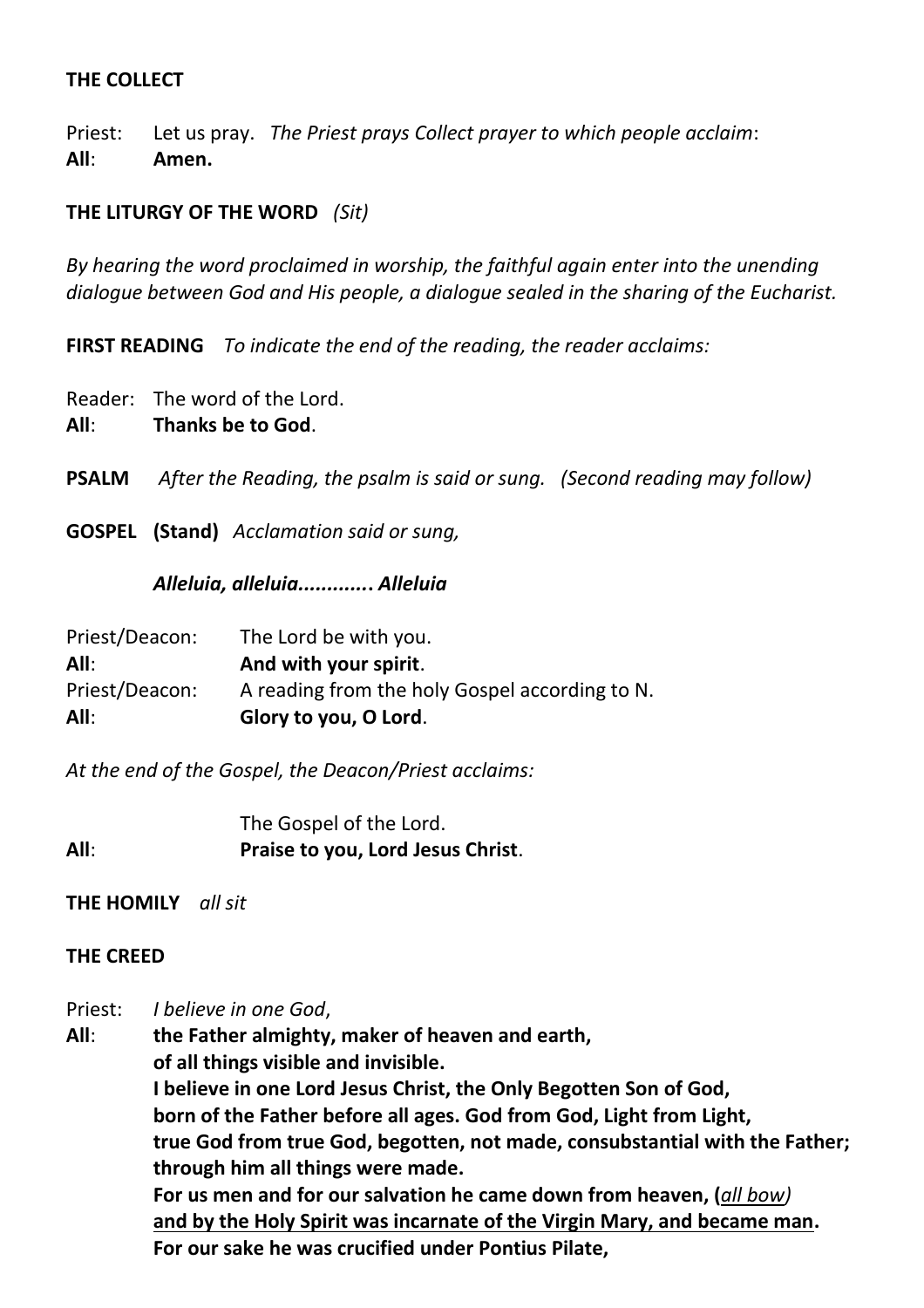**he suffered death and was buried, and rose again on the third day in accordance with the Scriptures. He ascended into heaven and is seated at the right hand of the Father. He will come again in glory to judge the living and the dead and his kingdom will have no end. I believe in the Holy Spirit, the Lord, the giver of life, who proceeds from the Father and the Son, who with the Father and the Son is adored and glorified, who has spoken through the prophets. I believe in one, holy, catholic and apostolic Church. I confess one Baptism for the forgiveness of sins and I look forward to the resurrection of the dead and the life of the world to come. Amen**.

**THE PRAYER OF THE FAITHFUL** *After each intention there is a pause while the faithful pray.*

| All: | Lord graciously hear us. |    | Hear our prayer.   |
|------|--------------------------|----|--------------------|
|      | Reader: Lord hear us     | OR | Lord in your mercy |

**All**: **Hail Mary, full of grace, the Lord is with thee, blessed art thou among women and blessed is the fruit of thy womb, Jesus, Holy Mary, mother of God, pray for us sinners, now and at the hour of out death, Amen**

*The Priest concludes the intercessions with a prayer. When the Liturgy of the Word has been completed, the people sit.*

**THE LITURGY OF THE EUCHARIST** *After the gifts are offered on the Altar, all stand:*

- Priest: Pray brothers and sisters, that my sacrifice and yours may be acceptable to God, the almighty Father.
- **All**: **May the Lord accept the sacrifice at your hands, for the praise and glory of his name, for our good and the good of all his holy Church.**

# **THE EUCHARISTIC PRAYER** *(one of ten)*

- Priest: The Lord be with you.
- **All**: **And with your spirit**.
- Priest: Lift up your hearts.
- **All**: **We lift them up to the Lord.**
- Priest: Let us give thanks to the Lord our God.
- **All**: **It is right and just**.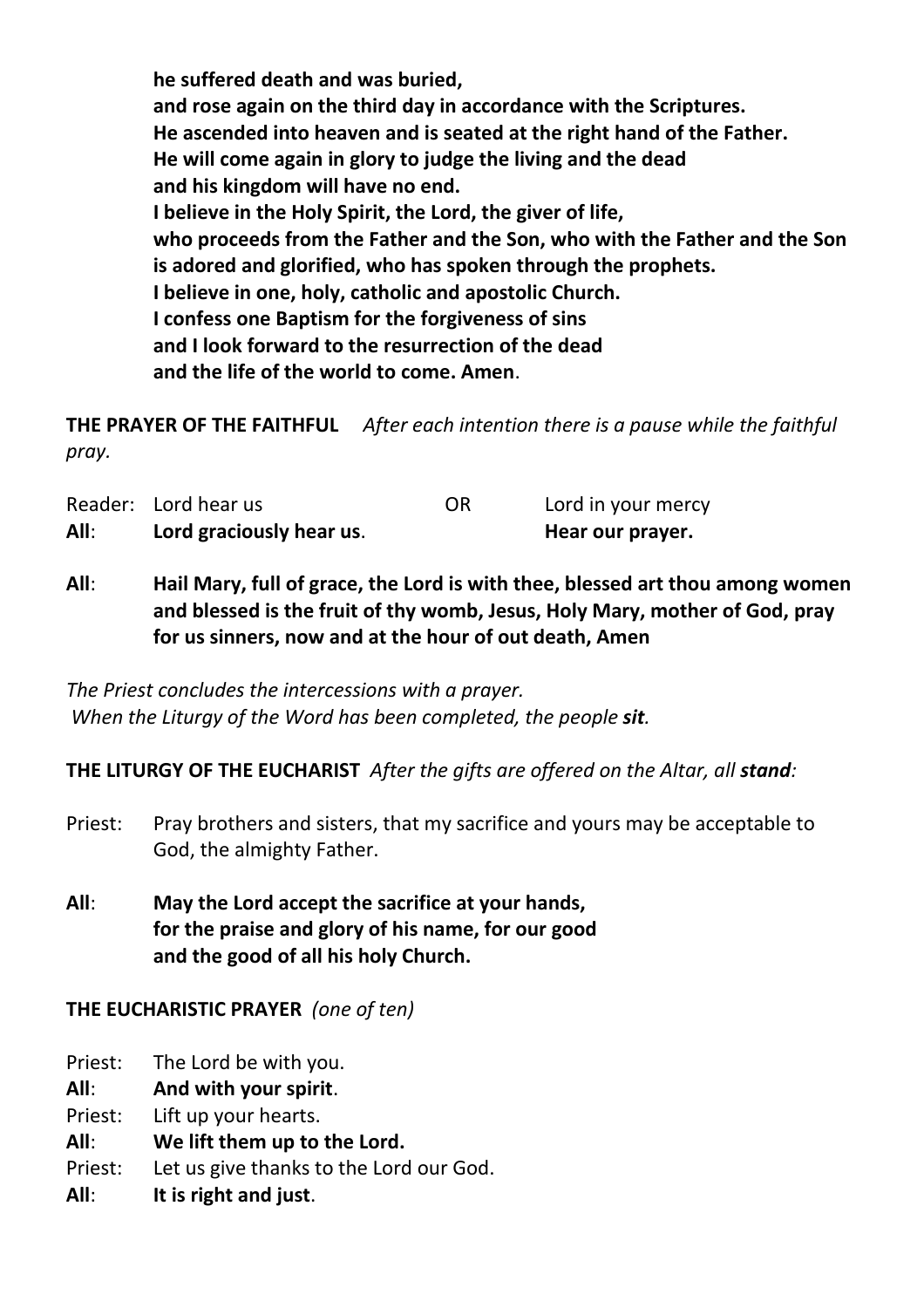*The Priest concludes the Preface with the people, saying or singing:*

**Holy, Holy, Holy Lord God of hosts. Heaven and earth are full of your glory. Hosanna in the highest. Blessed is he who comes in the name of the Lord. Hosanna in the highest.** *(All kneel)*

*After the words of Consecration the priest says or sings:*

Priest: The mystery of faith. *(one from)*

| All: | We proclaim your     | When we eat this Bread  | Save us,                    |
|------|----------------------|-------------------------|-----------------------------|
|      | Death O Lord         | and drink this Cup,     | <b>Saviour of the world</b> |
|      | and profess your     | we proclaim your Death, | for by your Cross and       |
|      | <b>Resurrection</b>  | O Lord until            | Resurrection,               |
|      | until you come again | you come again.         | you have set us free        |

*At the conclusion of the Eucharistic prayer the Priest takes the chalice and the paten with the host and, raising both sings or says:*

Through him, and with him, and in him, O God, almighty Father, in the unity of the Holy Spirit, all glory and honour is yours, for ever and ever.

**All**: **AMEN***. (All stand)*

*The Our Father is prayed*

Priest: The peace of the Lord be with you always. **All**: **And with your spirit.** Priest: Let us offer each other the sign of peace. *(shake hands with our neighbour)*

**Lamb of God, you take away the sins of the world, have mercy on us. Lamb of God, you take away the sins of the world, have mercy on us. Lamb of God, you take away the sins of the world, grant us peace.** *(Kneel)*

- Priest: Behold the Lamb of God, behold him who takes away the sins of the world. Blessed are those called to the supper of the Lamb.
- **All: Lord, I am not worthy that you should enter under my roof, but only say the word and my soul shall be healed.**